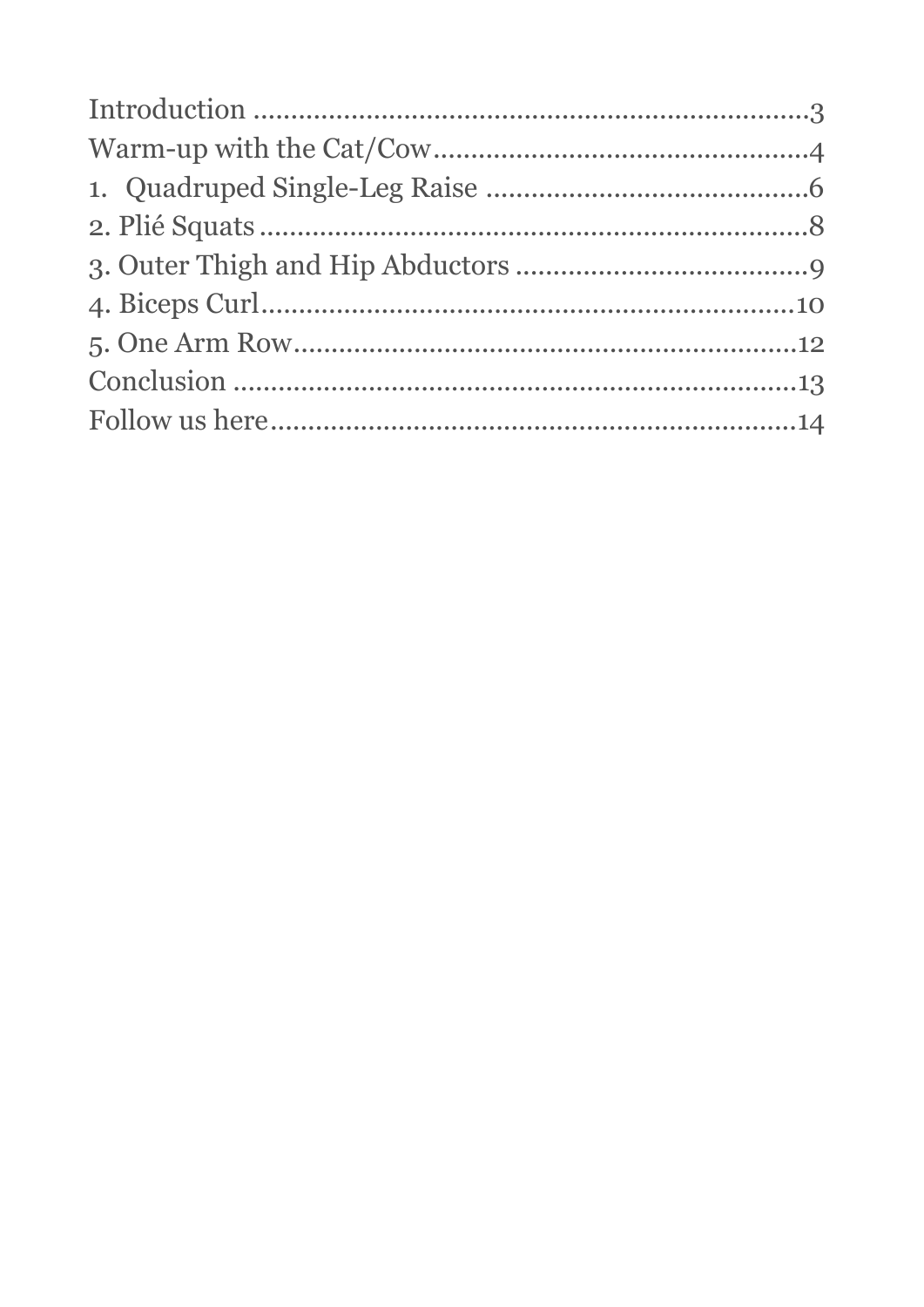### <span id="page-2-0"></span>Introduction

This eBook will give you an insight into several safe exercises you can do when you're pregnant. Regular gentle exercise can help you decrease lower back pain and improve your overall well-being, while you are going through your pregnancy.

For me as a chiropractor, it's important to work with our patients in order to treat problems without medicine or surgery whenever possible.

I have a special interest in working on the musculoskeletal system and enjoy helping expecting mothers find comfort through natural pain management. Pregnancy results in many postural changes as your baby grows. The hormone relaxin results in a loosening of ligaments after the second month, so good posture and gentle strengthening exercises are essential in providing optimal support for your spine and pelvis.

Whatever your personal situation, please bear in mind that this eBook or the content on our website do not replace the individual, customised advice you will get from your health practitioner. Our intention is to share as much information as possible and show you how to self-manage and improve your health naturally.

If you suffer from back or joint pain, see your health practitioner *first* before commencing any exercise program. If you feel pain during any of these exercises, stop and consult your practitioner.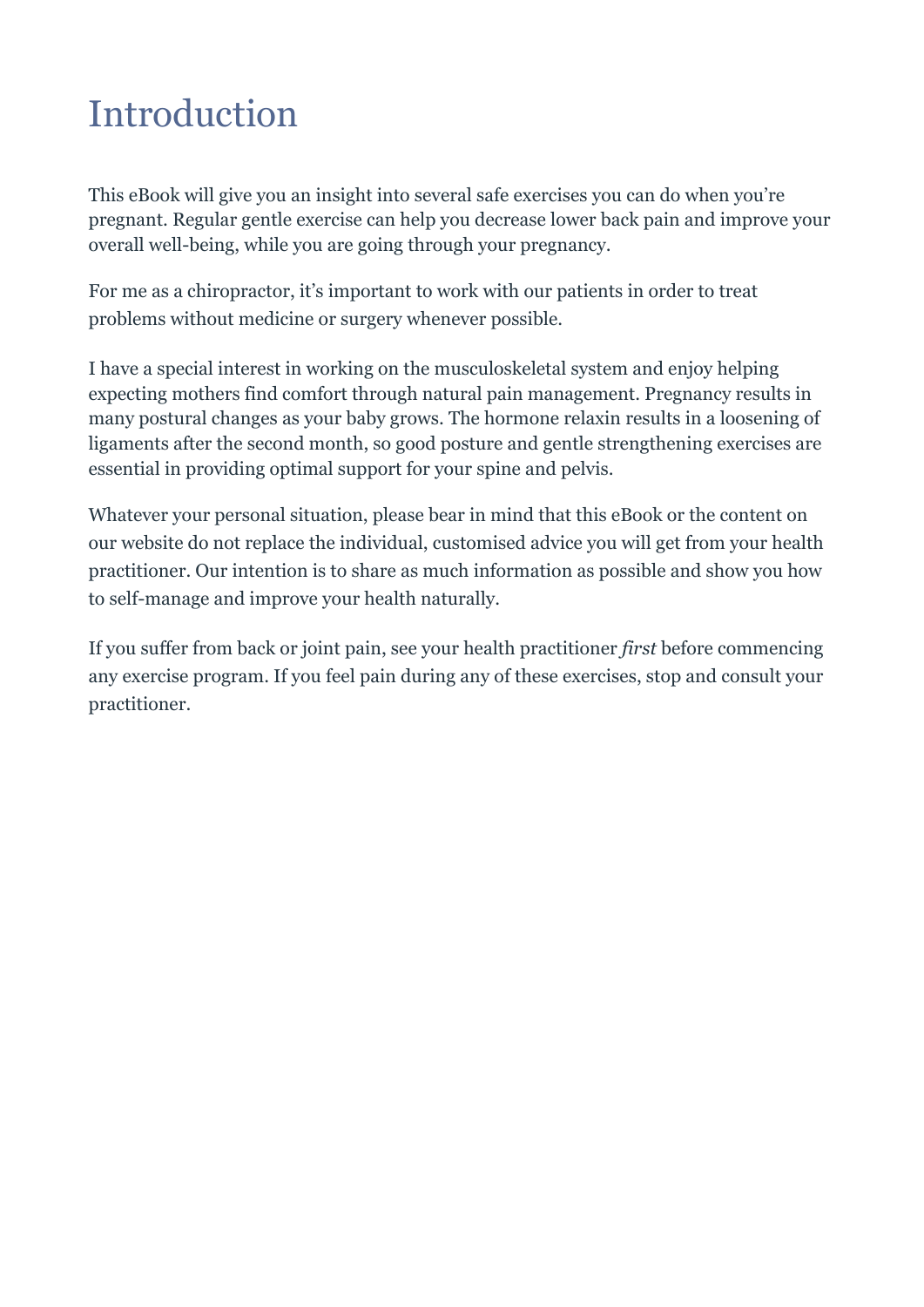### <span id="page-3-0"></span>Warm-up with the Cat/Cow

Before doing any exercises, it is imperative to always warm-up. If you don't, you are at risk of straining your back muscles and experiencing back pain. This warm-up exercise is great for limbering and relaxing your spinal muscles and discs. The Cat/Cow is a yoga exercise that has been used for thousands of years. It is still recommended because it is so effective.

This exercise is also known as your 'first-aid' exercise. This means that if you feel back pain during any exercise or activity during the day, simply stop and perform several gentle repetitions of the Cat/Cow. It also works wonders after you have been sitting for prolonged periods!

#### **How to begin**

### **Perform your floor exercises on a carpeted floor or exercise mat. If you have a knee problem, kneel on the bed.**

Kneel on all fours, knees hip-width apart. Align your shoulders over your hands and your hips over your knees. Your hands are flat facing forward. Ensure you feel balanced and stable before going any further.





### **Exercise Routine**

Firstly, breathe in, start exhaling while you arch your back up towards the ceiling while lowering your head and looking between your knees. This position creates an upward arch of the spine and is done during exhalation.

Now, breathe in while hollowing your back towards the floor and bringing your head up to look at the wall in front of you.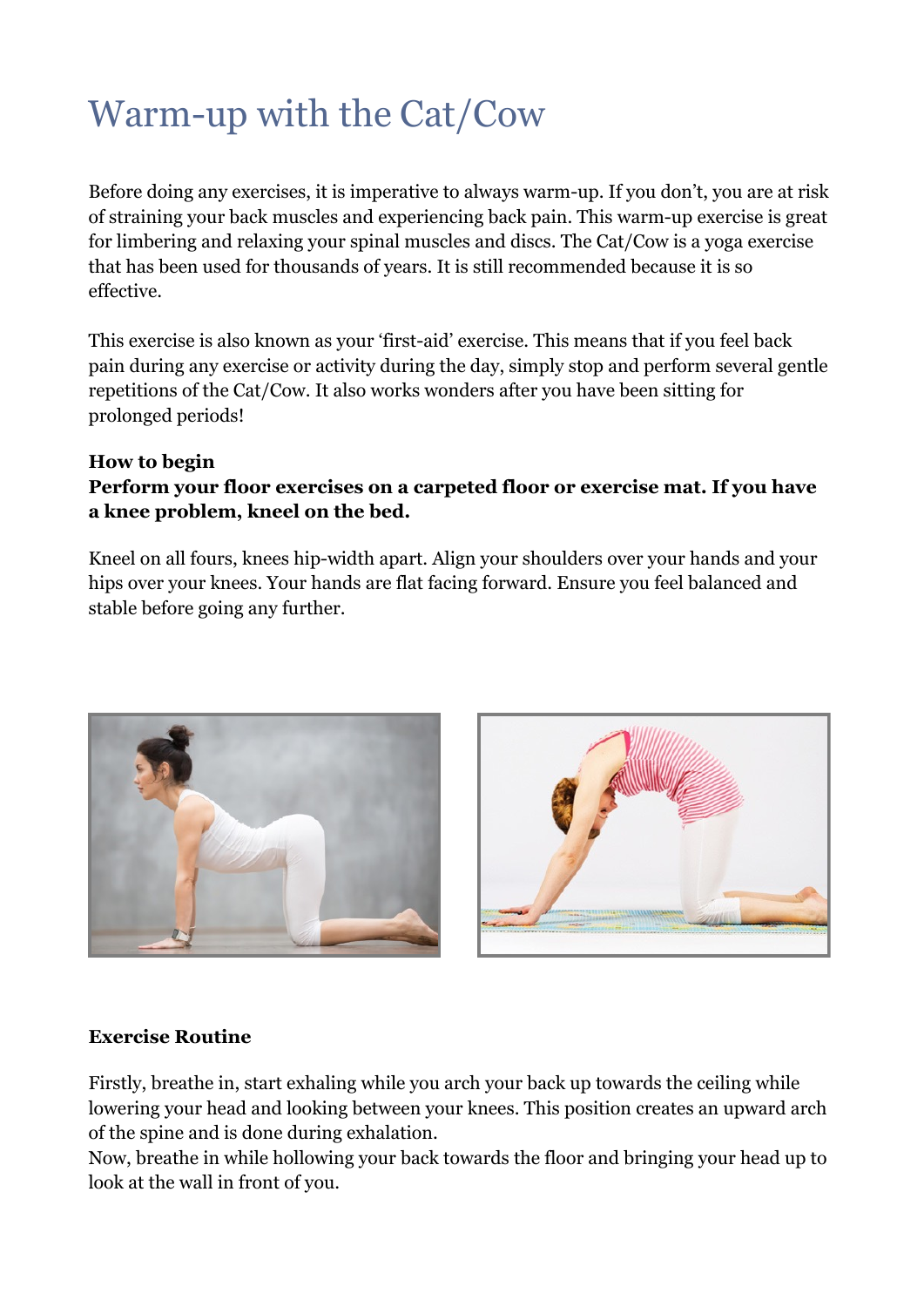You should look like a cat, who is bending its back for stretching. Remember to breathe in while your head comes up, and out while you arch up and lower your head. Breathe smoothly, gently contract your lower abdomen towards your spine and make the arching movements smooth and relaxed.

### **Repetitions:**

This warm-up exercise is best done in the morning after you have been up and about for a while. 8-10 slow repetitions are sufficient.

Do another set in the afternoon or evening to ease any spinal tension which builds up during the day.

Remember that during the changing stages of pregnancy your ability to perform various exercises will vary. This exercise is considered to be very effective throughout your entire 9 months, all the way into labour!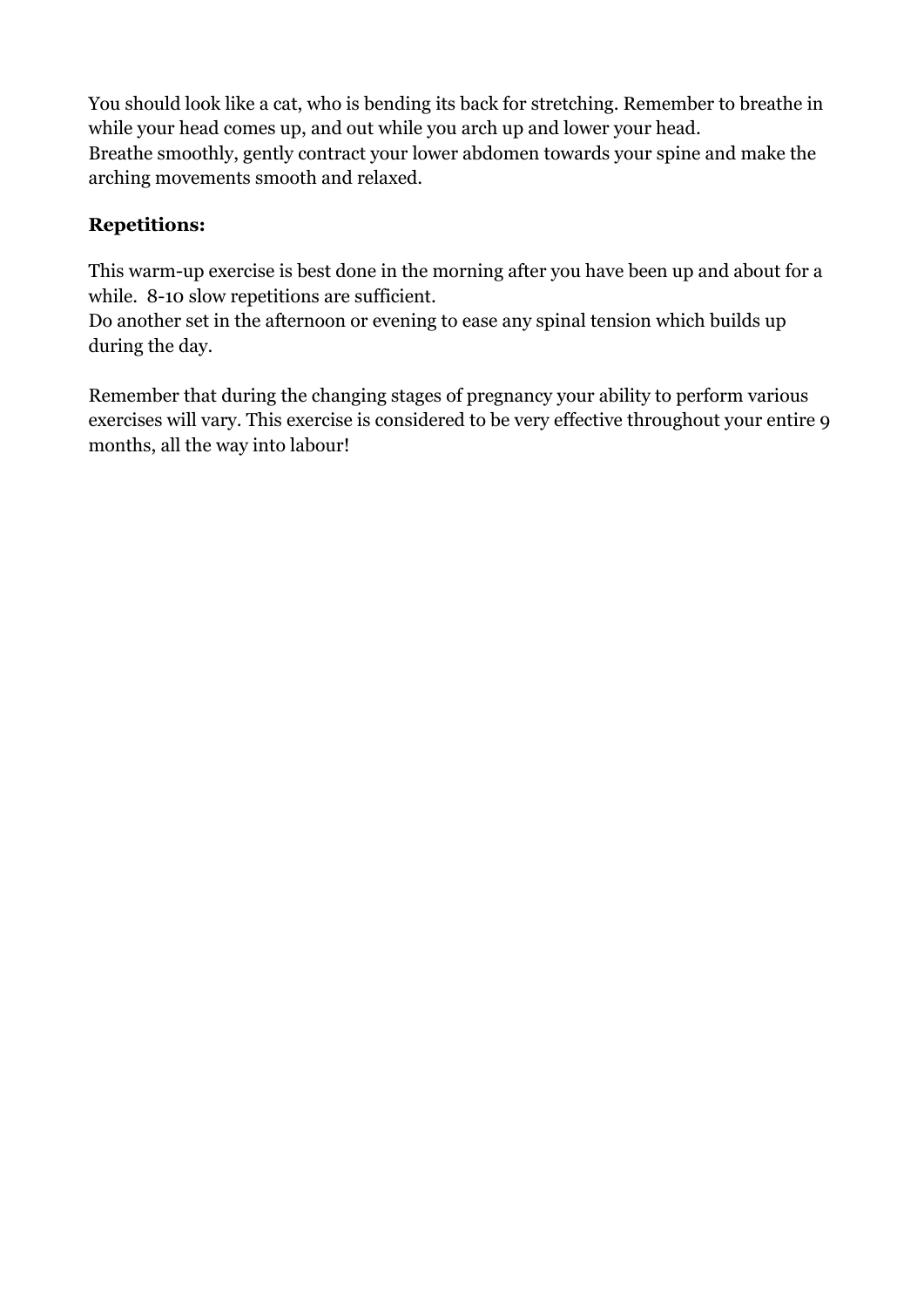## <span id="page-5-0"></span>1. Quadruped Single-Leg Raise

This exercise will improve the endurance of your back muscles, which is crucial during pregnancy. The quadruped is one of the most important safe back strengthening exercises.



### **How to begin**

Kneel on all fours, hands facing forward and shoulder width apart. Once again, ensure that you have full stability before proceeding further.

#### **Exercise Routine**

**It is important to** keep your lower abdominal muscles tight and pelvis level during the entire manoeuvre. The aim is to move in a slow, controlled manner while breathing throughout each movement. You must lengthen your spine and look straight down in order to keep your neck and spine properly aligned.

Always draw your lower abdominals in towards your spine to engage your lower core. And breathe from the diaphragm throughout the exercise. NEVER hold your breath.

Basic exercise - legs only

Extend and raise one leg behind you as far as possible. The length you will be able to stretch your leg will vary depending on the stage of your pregnancy. Ideally, you want to gradually be able to have your leg be at the level of your waist.

Hold for 6 seconds, slowly lower the leg back to the kneeling position and repeat on the other side.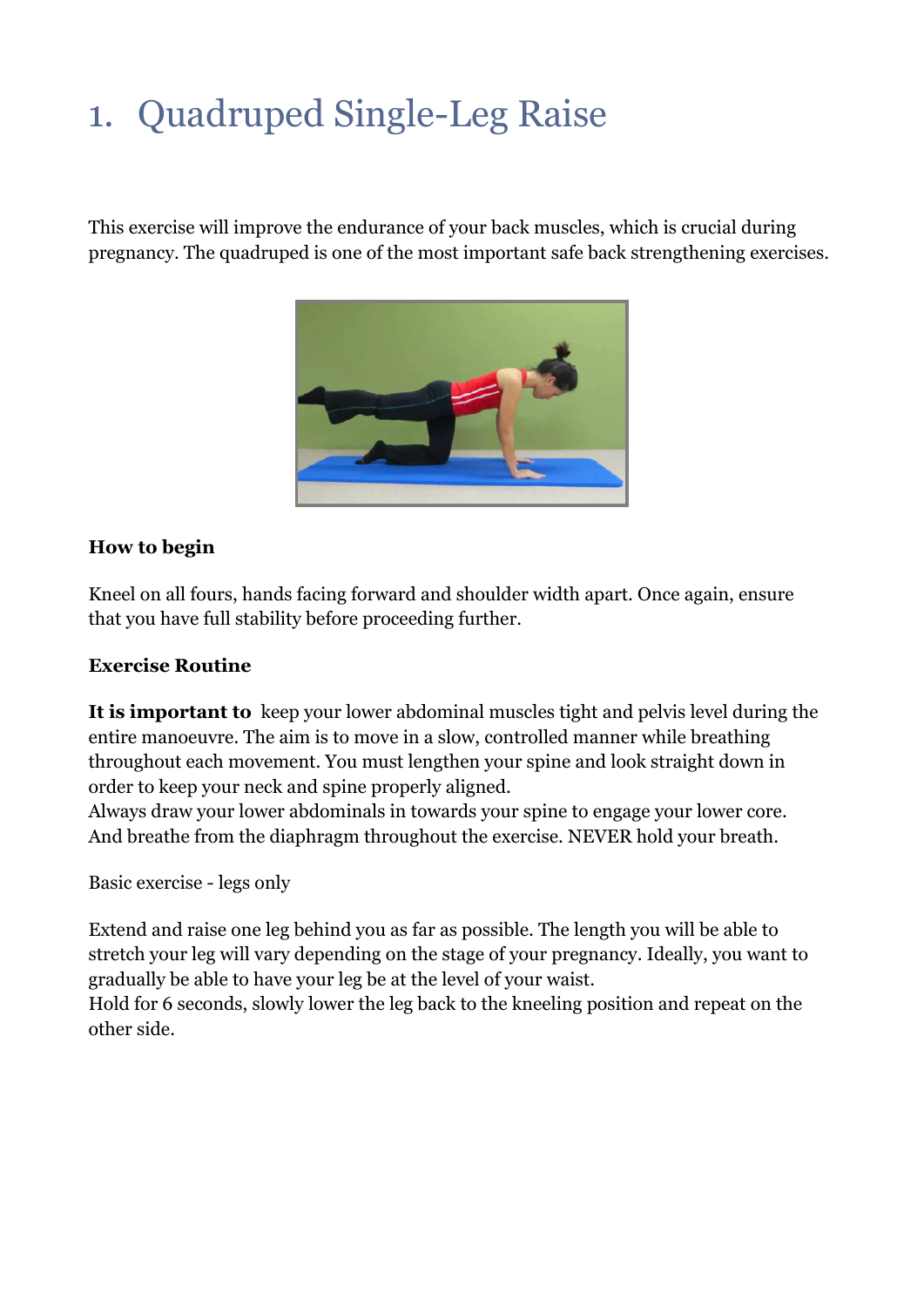Advanced Quadruped - The alternate arm/leg raise.

After performing the legs-only quadruped for a couple of weeks, you can finish a set by trying one or two reps of the alternate arm/leg version. This places a bit more demand on your spinal muscles and results in further gains in strength.

Simply raise and extend the opposite arm to your raised leg. The aim is to keep your entire body parallel and level to the floor.

After a while, you can do the advanced quadruped (alternate arm/leg) and leave the basic legs-only exercise behind.

### **Repetitions**

I recommend that you start with 3-4 repetitions and progress to 10-12 repetitions as your strength and endurance builds. Try to hold each rep for 5-6 seconds, either with the arm raise or without, depending on your capabilities.

You only need to do this exercise once a day. But some adventurous souls find it so helpful they will do it several times a day! Remember, focus on good form and slow movements.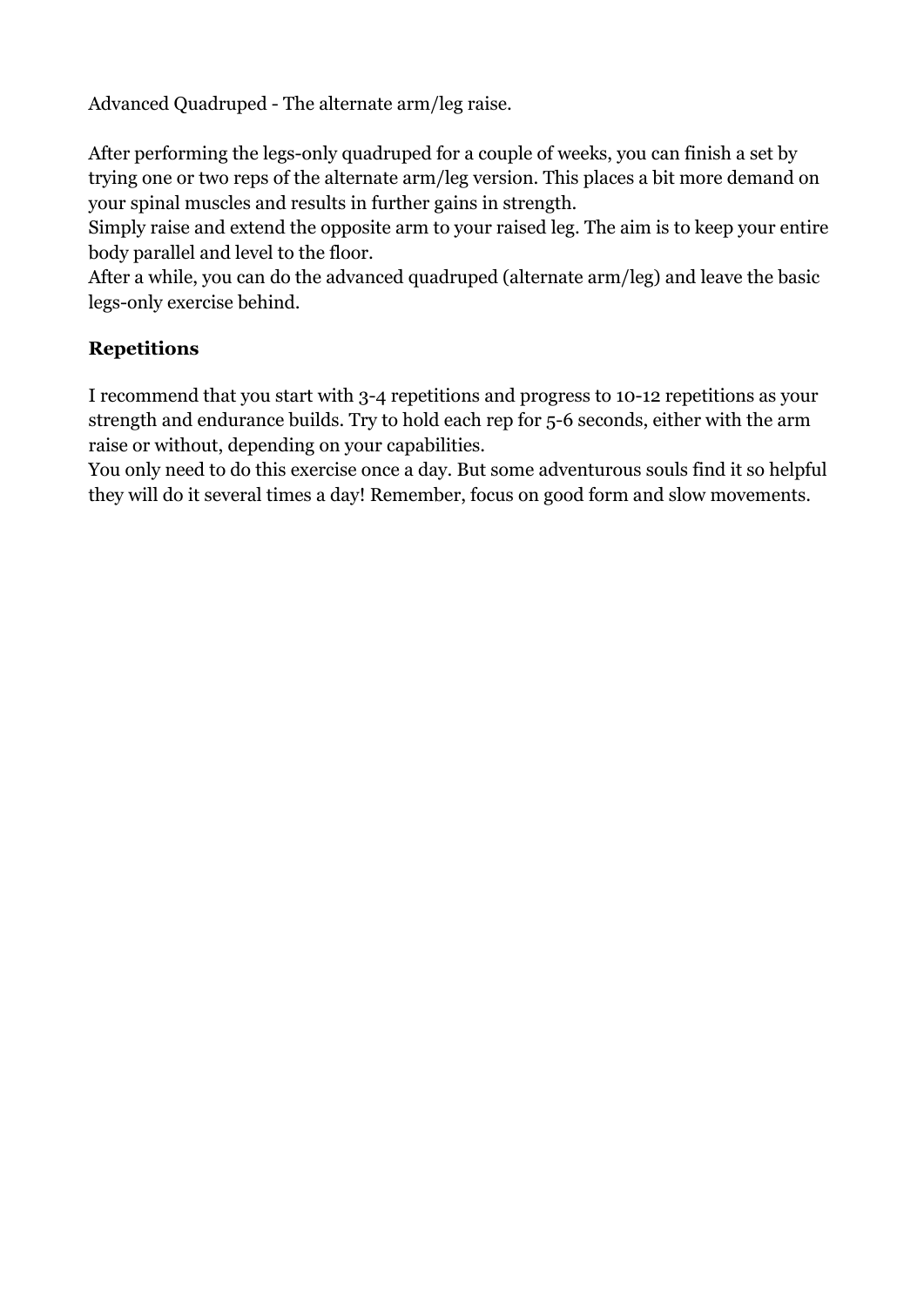### <span id="page-7-0"></span>2. Plié Squats

Plié Squat (also known as a Chair Squat) is an exercise will strengthen the muscles in your thighs, bottom and hips as well as improve your balance.



### **How to begin**

Standing parallel to a solid chair, rest your closest hand on the top of the chair and stand with your feet about hip distance apart. Point your toes slightly outwards.

#### **Exercise routine**

Firstly, pull your belly button slightly up and inwards towards your spine (as best you can while pregnant, without causing discomfort). Then, bending your knees, lower your trunk as low as is comfortable while keeping your back straight. Straighten your legs to return to the starting position to complete one repetition. Be sure to push through your heels (not the balls of your feet) as this ensures the most effective use of your muscles and joints.

### **Repetitions:**

I suggest one set of 6 - 12 repetitions. After a couple of weeks you can do 2 sets. Begin the 2nd set with 6 repetitions and work up to 12. Remember to rest for a couple of minutes between sets.

You can increase the depth of your squats as you progress further into the repetitions. But your thighs only need to go parallel to the floor - no lower.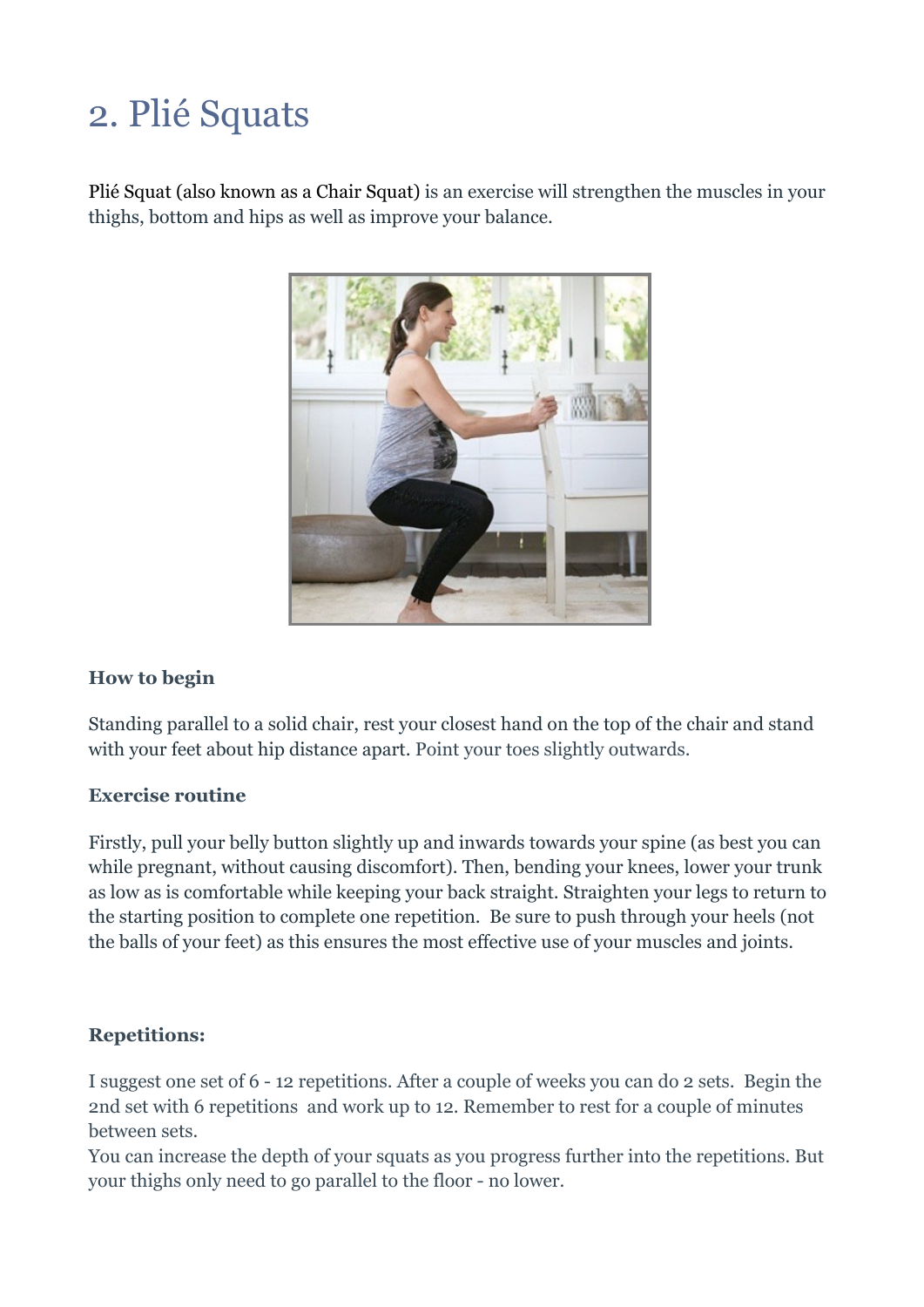### <span id="page-8-0"></span>3. Outer Thigh and Hip Abductors



The side-lying outer thigh exercise is designed to strengthen both your hip abductors and out thigh.

#### **How to begin**

Lie on your left side, with your head supported by your forearm. Bend your left leg and keep your right leg straight. Place your opposite arm on the floor for stability.

#### **Exercise routine**

Keep your pelvis perpendicular to the floor and tighten your lower abdominals during this exercise. Raise your straight right leg to above hip height. Keep it slightly behind your body as you raise it. Lower slowly and repeat for several repetitions. Switch sides and repeat the cycle to form one set.

### **Repetitions:**

Aim for 6 -12 repetitions, focusing on slow and controlled movements. Progress to a second round of 6-12 reps as you get stronger.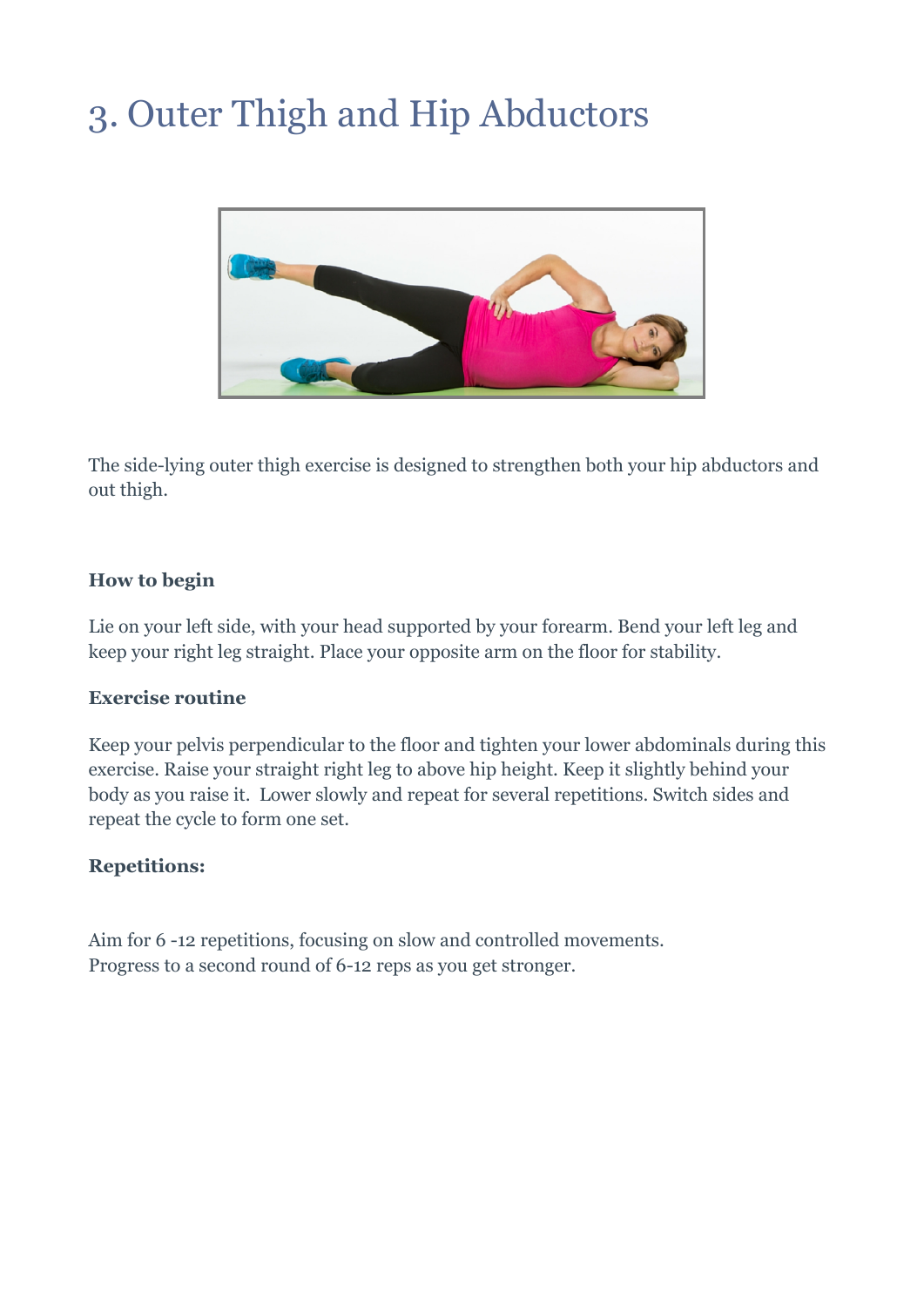## <span id="page-9-0"></span>4. Biceps Curl

The biceps curl is a classic exercise that will build muscle tone and strength in the front of your arms.



### **How to begin**

Sitting on the edge of a chair with your chest lifted and shoulders back and down. Hold a dumbbell in each hand (1-2 kgs) weight in each hand with your palms facing inward. Slowly bend one elbow and lift the dumbbell toward your shoulder. As you lift, rotate your forearm so your palm faces up.

Hold. Slowly lower the dumbbell as you rotate your arm back to the starting position. Up and down is one rep. Finish all reps and then repeat with the other arm. When you have completed both arms, you have done one set.

Remember to:

- Keep your abs tight
- Breathe throughout the cycles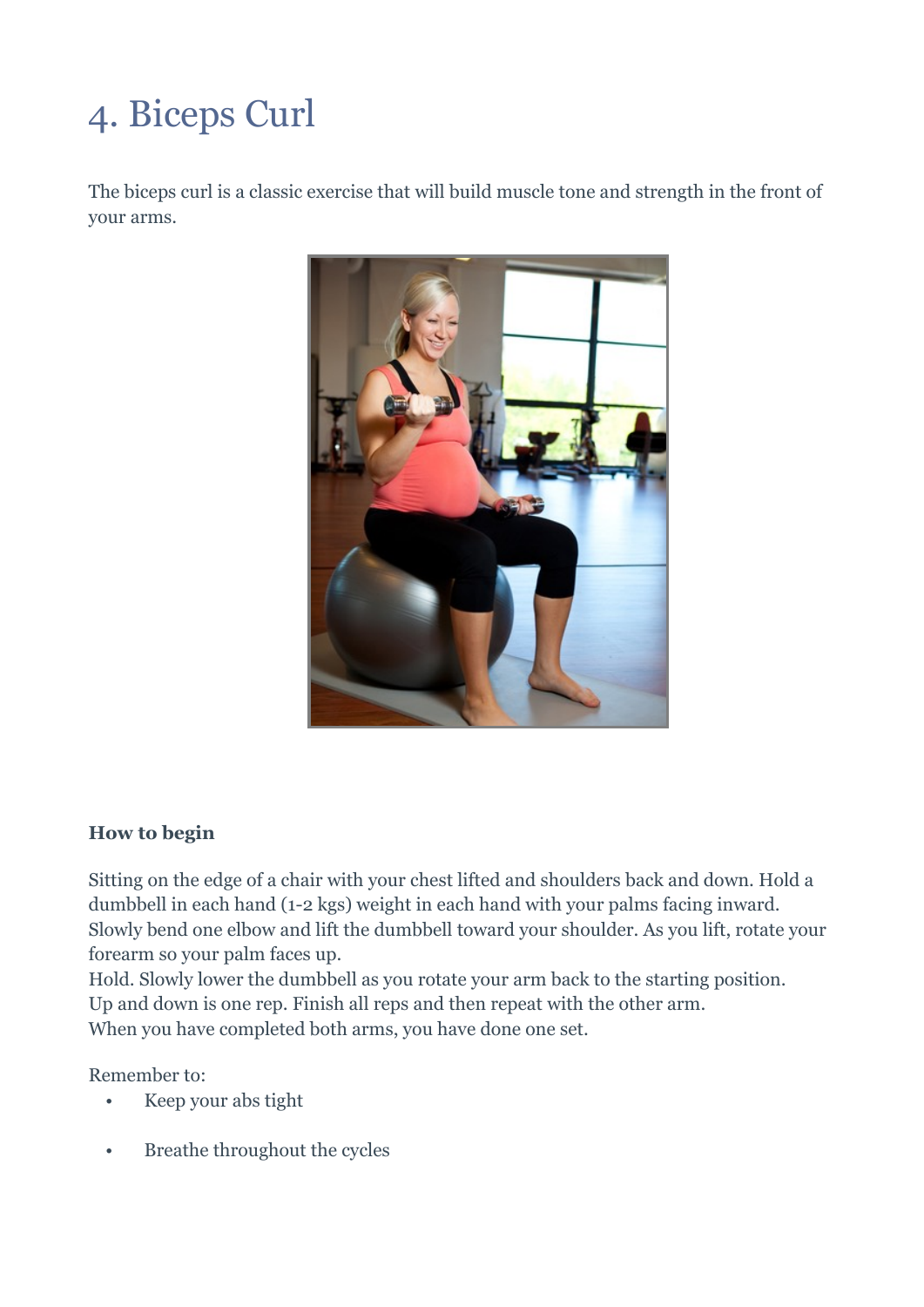- Sit tall and straight
- Shoulders back and down

#### **Exercise routine**

Bend your elbows by flexing your arm and lifting the weights to shoulder height. Slowly lower your arms down to your sides then straighten them and return to your starting position.

### **Repetitions:**

I suggest one set of ten reps to start.

You can increase this to 2 and then 3 sets as you gain strength. Remember that the lowering phase is more important in building strength than the curling/lifting phase. Make your movements slow and controlled.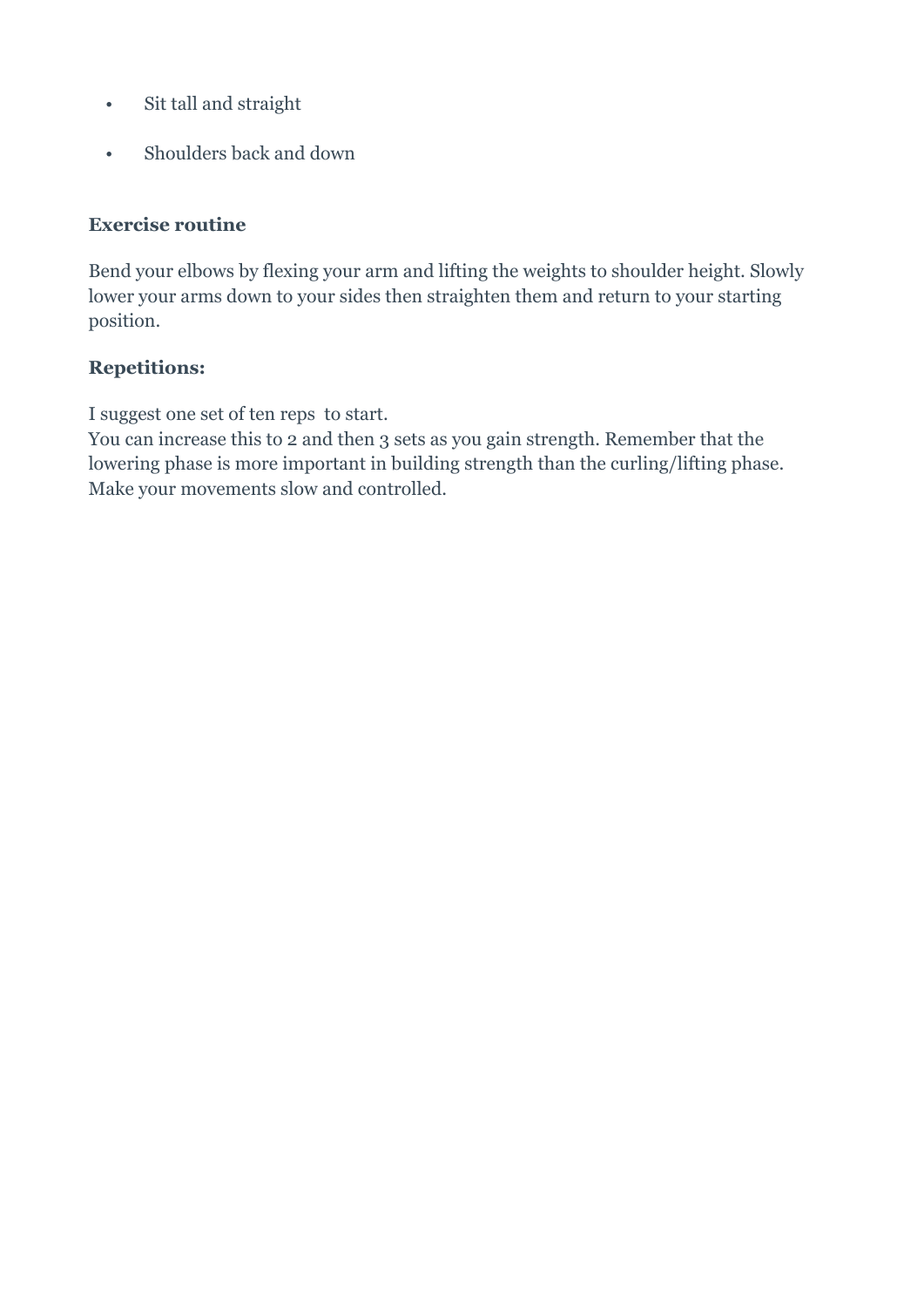### <span id="page-11-0"></span>5. One Arm Row

The one arm row will strengthen your upper back and arm muscles.



### **How to begin**

With your left foot on the floor, place your right knee on the seat of a sturdy chair. Bend forward with your back parallel to the floor and put your right hand on the seat of the chair.

Hold a 1- 2 kilo weight in your left hand with your arm extended down to the floor, in line with your shoulder. Make sure your palm is facing inwards.

#### **Exercise routine**

Lift the weight up from the floor and hold it alongside your waist (in line with your belt or pocket). Your left elbow will form a 90-degree angle and your upper arm will be parallel to the floor and in line with your torso. Hold for a count of five then lower back to starting position.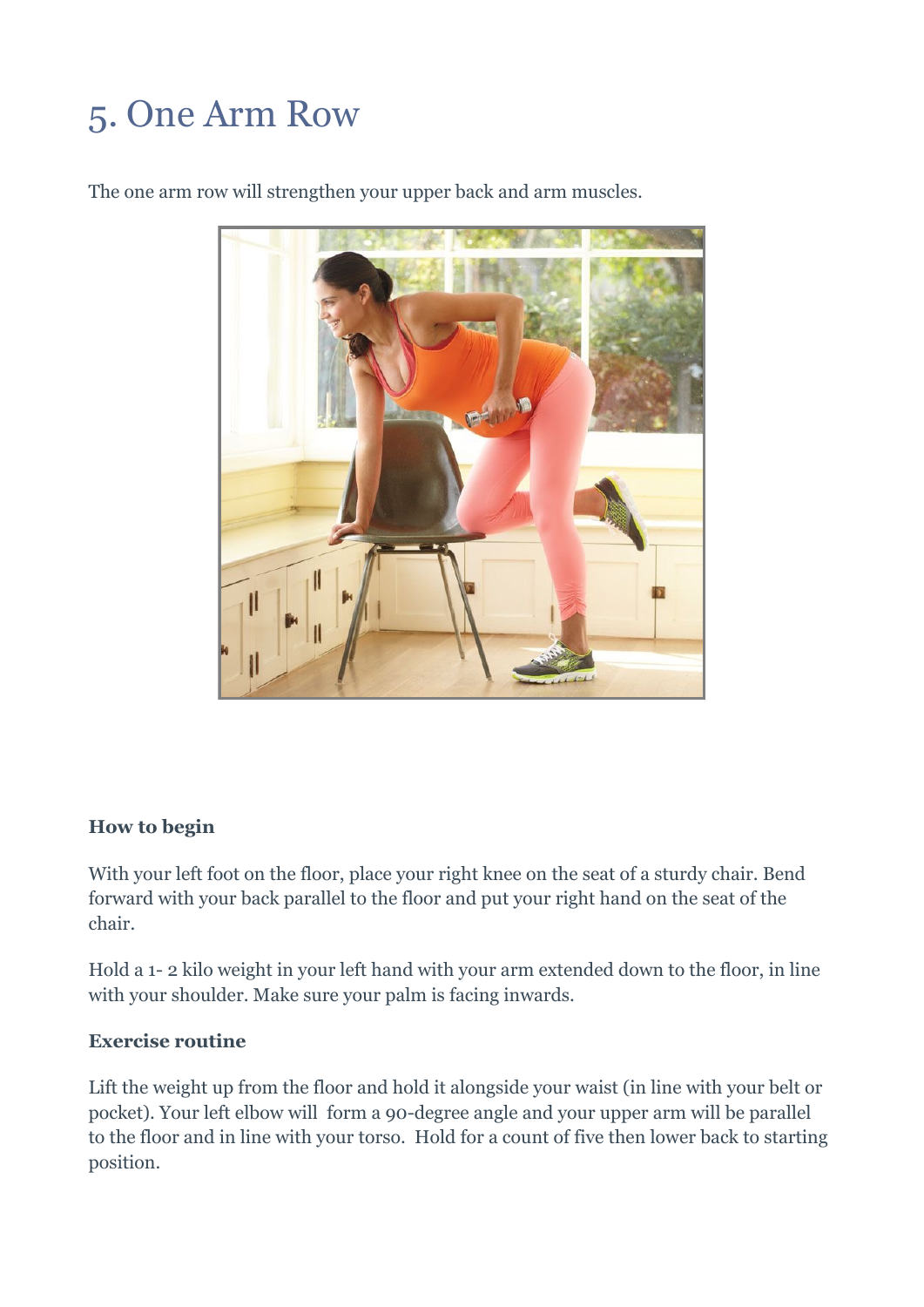### **Repetition**

I recommend 5 - 10 reps on each side. Remember to control the movement and move slowly. You must breathe throughout the exercise.

Increase to 2-3 sets of 10 reps over the next 2-3 months.

You can also increase the actual weight as you get stronger. Never overstrain!

### <span id="page-12-0"></span>Conclusion

I have been working with patients as a chiropractor for over 40 years. We always advise that you build in regular exercise between your chiropractic sessions. Remember to do these exercises three times a week, with a rest day in between. You can walk, swim or cycle on your off-day to allow your body to recover and build new muscle.

These exercises are only a starting point. I would strongly encourage you to seek the advice and guidance of a health professional who will work with you to develop an exercise program designed to your specific needs and goals. This is especially important if you have any health problems or suffer from any back or joint pain.

It's my sincere belief that we can take better care of our bodies by simply changing our mindset. I want you and your unborn child to be strong and safe and I wish you a full, natural and healthy life!